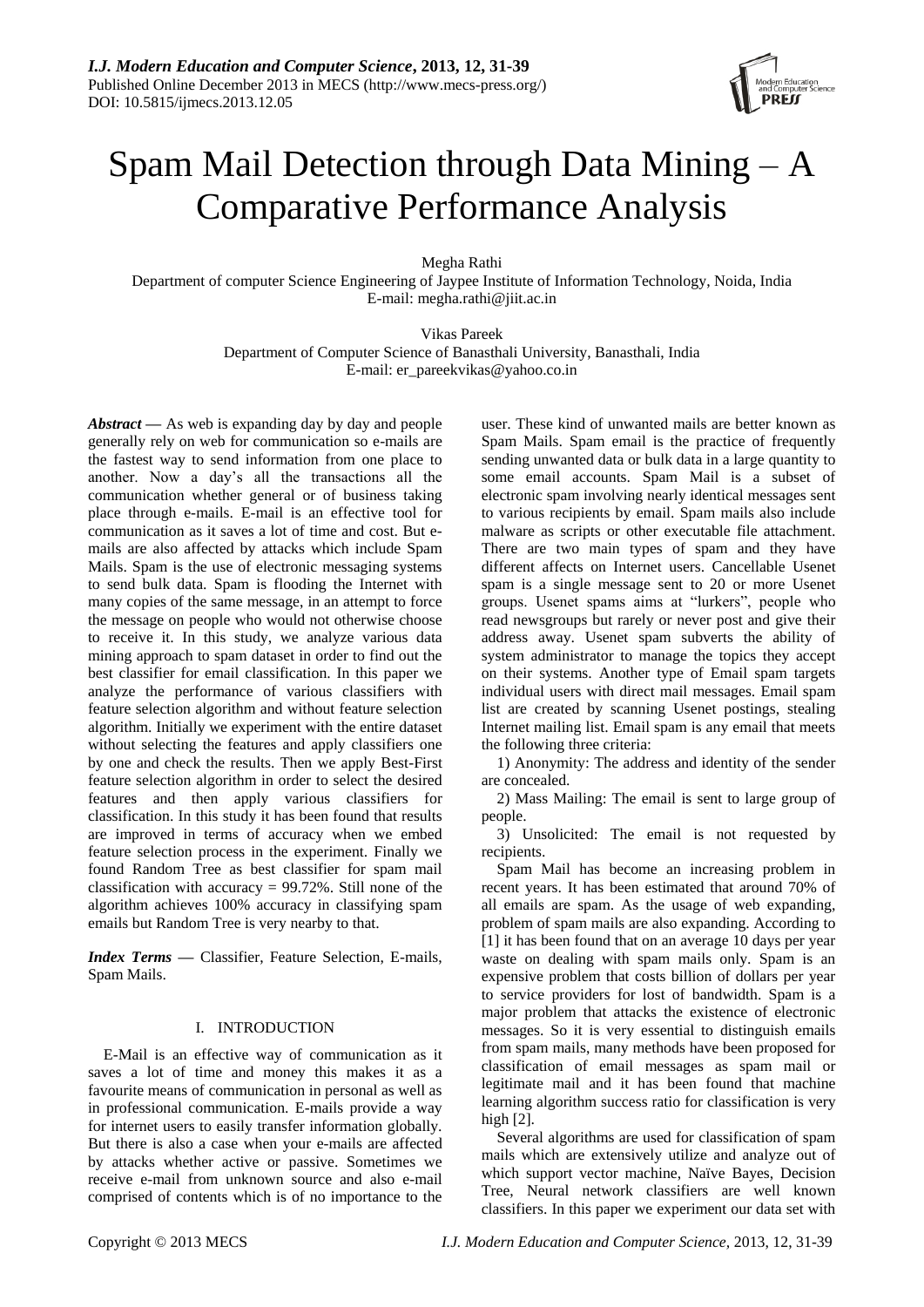these given algorithms: Naïve Bayes, Bayes Net, Support vector machine (SVM), function Tree (FT), J48, Random Forest and Random Tree. Initially we experiment on entire data set which consists of total 58 attributes and total number of instances is 4601. We apply above mentioned algorithm one by one on the data set and check the result and it is retrieved from the study that out of all these classifiers Random Forest and Random Tree works well and gives accuracy better than other classifiers in detection of spam mails. In order to compare the result that classifiers works well with some attributes selected or not, then we apply Feature selection algorithm on the same dataset (the algorithm we used here is Best First Search algorithm) and apply the same classifiers with features selected. Out of 58 features only 15 features are selected and apply the same above mentioned algorithm on this reduced dataset. From this study it is found that all classifier's accuracy improved when we select features through Best-First algorithm. Again when compared with all classifiers which we experimented on this reduced data set Random Tree shows better results in context of accuracy.

This paper is organized as follows: Section 2 comprised of Background study, Section 3 presents related work, Section 4 presents the Experimental work and results, Section 5 presents Experimental Results and Section 6 presents conclusion and future work.

# II. BACKGROUND STUDY

This section presents an overview of what is Data Mining, different algorithm of data mining, explains Feature selection and most of the terms that we used in this paper.

#### *A. Data Mining*

Data Mining is basically the discovery of knowledge from the large database. It is a technique that attempts to find out new patterns in huge data sets. It is mixture of various fields like Artificial Intelligence, Machine Learning, statistics, and Database systems. The main objective of data mining approach is to extract information from a data set and transform it into and understandable form for further use. The actual data mining task is the automatic or semi-automatic analysis of large quantities of data to extract previously undetermined interesting patterns. Data Mining is the process of analyzing data from different perspective and summarizing it into useful information and this information can be used to increase revenue, cut costs, for classification, prediction etc. It is the process of finding correlations in large relational databases. While large-scale information technology has been evolving separate transactions and analytical systems, data mining provides the link between the two approaches. Data mining software analyzes relationships in stored data based on end user queries. In general these 4 types of relationships are sought:

1) Classes: Class is used to place the data in predetermined groups.

2) Clusters: Data items are placed in a group according to logical relationships. For example, data can be mined to identify market segments.

3) Associations: Data mining is applied to data set to find out the associations.

4) Sequential Patterns: Data is mined to anticipate behavior patterns and trends.

Basically Data mining involves listed five elements:

1) Extract, transform, and load data on data warehouse system.

2) Store and manage data in multidimensional database system.

3) Provide data access in an easier manner to business analyst and technical professionals.

4) Analyze data by existing tool/application software.

5) Make data in format which is useful to concerned user such as graph or tables.

Sometimes we treat data mining as a synonym for another known term, Knowledge discovery from databases (KDD), because data mining is necessary step in the process of knowledge discovery from the database. Knowledge discovery is a combination of all these steps shown in fig.1.



Figure. 1: Knowledge Discovery steps

Data mining involves many different algorithms to achieve the desired tasks. All of these algorithms try to fit a model, the algorithm examine the data and find out the model that is closest to the characteristics of the data being examined. Data mining algorithms characterized based on the purpose of the algorithm to fit a model to the data, based on Preference, and all algorithms require some approach for searching. Fig.2 shows the model than can be either predictive or descriptive.



Figure. 2: Data Mining Models and tasks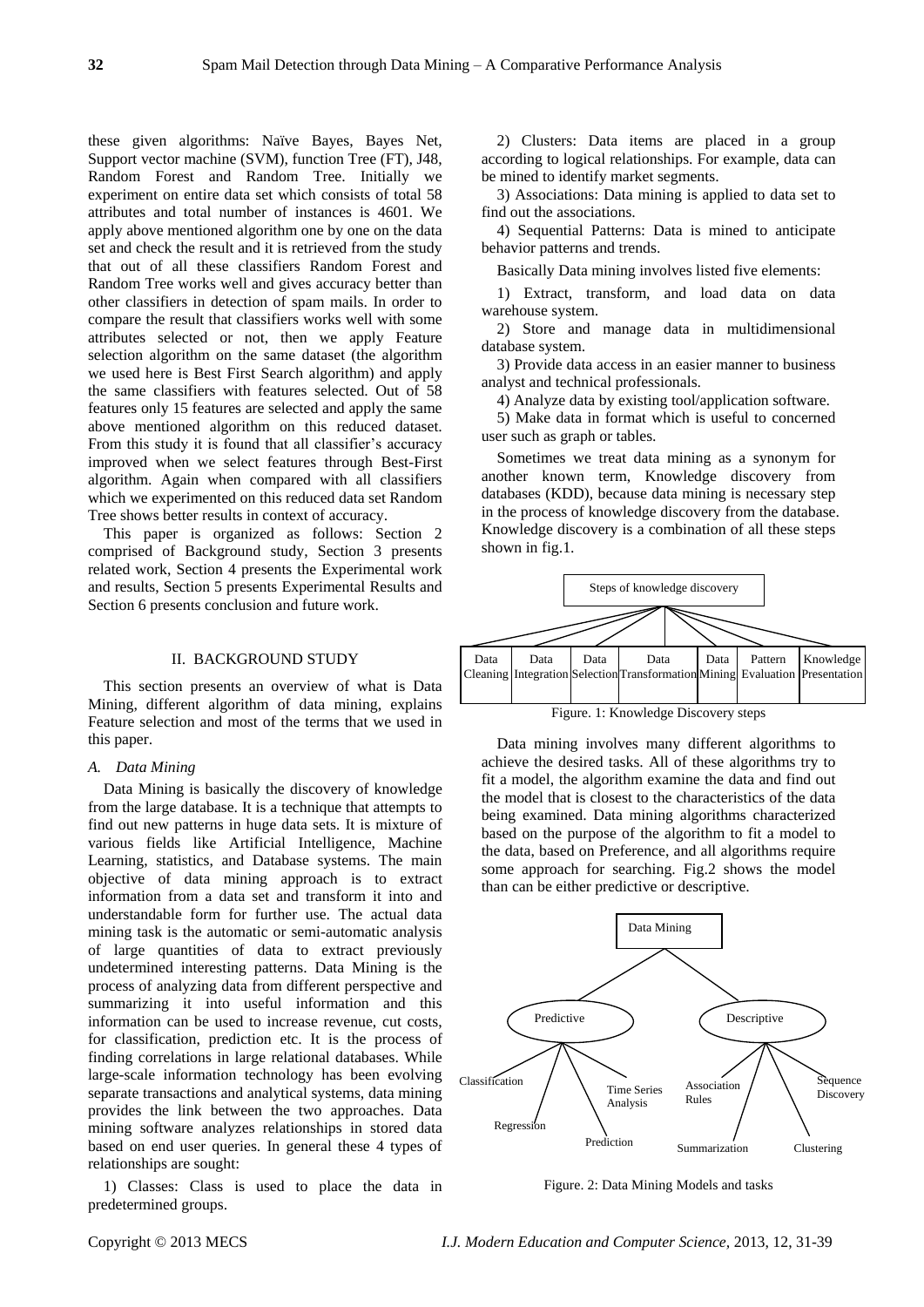#### *B. Algorithm used in this study*

#### *2.2.1 Support Vector Machine*

Support vector machines are supervised learning models with associated learning models that analyze data and are mainly used for classification purpose. Support vector machine (SVM) takes a set of input data and output the prediction that data lies in one of the two categories i.e. it classify the data into two possible classes. Given a set of training examples, each marked as belonging to one of the two classes, an SVM training algorithm build a model that assign new data in one class or the other. Basically SVM is a representation of the examples as points in space, mapped so that new examples of the separate classes are clearly classified as belonging to one of the two categories. A support vector machine performs classification by constructing an Ndimensional hyper plane that optimally categorizes the data in two categories. SVM are set of related supervised learning methods used for classification and regression [3]. SVM map input vector to a higher dimensional plane where a maximal separating hyper plane is constructed. Two parallel hyper planes are constructed on each side of the hyper plane that separates the data. The separating hyper plane is the hyper plane that maximizes the distance between the two hyper planes. Larger the margin or distance better the generalization error of the classifier.

#### *2.2.2 Naïve Bayes*

A naïve Bayes classifier is a simple probabilistic classifier with strong independence assumptions. In simple terms, a naïve bayes classifier assumes that the presence/absence of a particular feature of a class is unrelated to the presence/absence of any other feature, given the class variable depending on the nature of probability model, naïve bayes classifier can be trained in supervised learning setting. An advantage of the naïve bayes classifier is that it only requires a small amount of training data to estimate the parameters required for classification. In Bayesian classification we have a hypothesis that the given data belongs to a particular class. We then calculate the probability for the hypothesis to be true. Bayesian classifiers are basically statistical classifiers i.e. they can predict the class membership probabilities, such as the probability that a given sample data belongs to a particular class.

The naïve Bayes technique is based on Bayesian approach hence it is a simple, clear and fast classifier [4]. Before reaching to the main term of Baye's theorem we will first analyze some terms used in the theorem. P (A) is the probability that event A will occur. P (A/B) is the probability that event A will happen given that event B has already happened or we may define it as the conditional probability of A based on the condition that B has already happened. Bayes theorem is defined in equation 1.

$$
P (A/B) = P (B/A) P (A) P (B)
$$
 (1)

If we consider  $X$  to be an object to be classified with the probabilities of belonging to one of the classes C1,C2,C3 etc. by calculating  $P(C_i/X)$ . Once these probabilities have been computed for all the classes, we simply assign X to the class that has highest probability.

$$
P(C_i/X) = [P(X/C_i) P(C_i)] / P(X)
$$
 (2)

Where  $P(C_i/X)$  is the probability of the object X belonging to a class  $C_i$ ,  $P(X/C_i)$  is the probability of obtaining attribute values X if we know that it belongs to class Ci $P(C_i)$  is the probability of any object belonging to a class  $C_i$  without any other information, and  $P(X)$  is the probability of obtaining attribute values X whatever class the object belongs to.

# *2.2.3 Decision Tree*

A decision tree is a classification method that results in a flow-chart like tree structure where each node denotes a test on attribute value and each branch represents an outcome of the test. The tree leaves represents the classes. Decision tree is model that is both predictive and descriptive; it represents relationships found in training data. The tree consists of zero or more internal nodes and one or more leaf nodes with each internal node being a decision node having two or more child nodes. Decision tree use divide and conquer method to split the problem search space into subsets. Decision tree is constructed to model the classification process. Once the tree is built it is applied to each tuple in the database and results in a classification for that tuple. There are two basic steps in this technique: building the tree and applying the tree to the dataset. The decision tree approach to classification is to divide the search space into rectangular regions. A tuple is classified based on the region into which it falls.

Given a database  $D = \{t_1, t_2, \ldots, t_n\}$  where  $t_i =$  $\{t_{i1}, \ldots, t_{ih}\}$  and the database schema contains the following attributes  $\{A_1, A_2, \ldots, A_h\}$ . Also given is a set of classes  $C = \{C_1, \ldots, C_m\}$ . A Decision tree is a tree associated with D that has the following properties:

1) Each internal node is labeled with an attribute  $A_i$ .

2) Each edge is labeled with a predicate that can be applied to the attribute associated with the parent.

3) Each leaf node is labeled with a class  $C_j$ .

#### *2.2.4 Feature Selection*

Feature Selection also known as feature reduction, attribute selection is the technique of selecting a subset of relevant features for building the learning models. Feature selection is very important step in analyzing the data, by removing irrelevant and redundant features from the data. Feature selection overall improves the performance of learning model by:

1) Alleviating the effect of curse of dimensionality.

2) Enhancing generalization capability.

- 3) Speeding up learning process.
- 4) Improving model interpretability.

Feature Selection helps in gaining the better understanding of the data by telling which are the important attributes or features and how they are related with each other. It is the process of selecting a subset of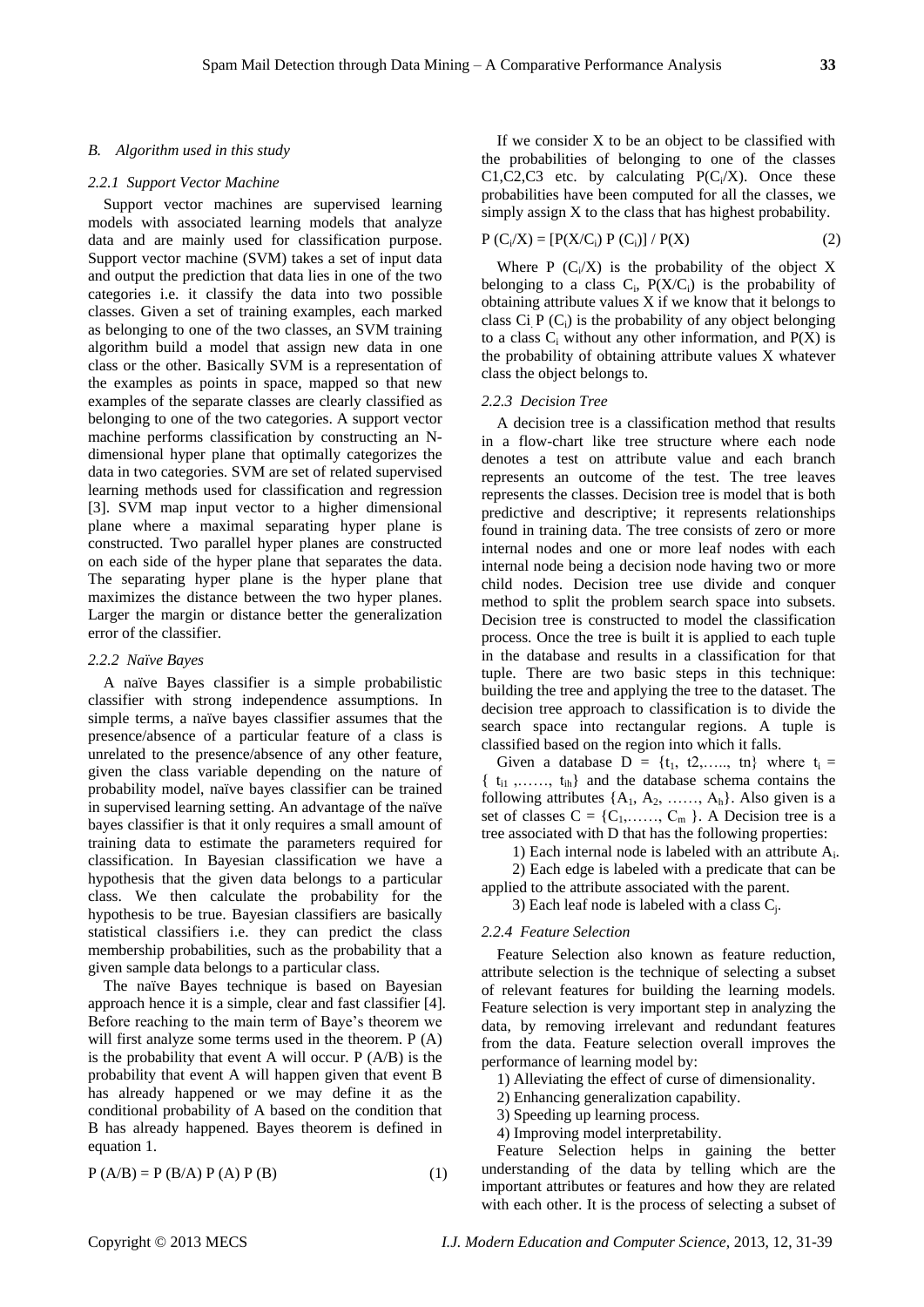the terms occurring in the training set and using only this subset as features in classification. It serves two main purposes: First, it makes training and applying a classifier more efficient by decreasing the size of data set. Second, feature selection enhances accuracy of classifier by eliminating extra features from the data set. A Feature selection algorithm is a computational solution which is motivated by certain rules of relevance. An irrelevant feature is not useful for induction, but it also not essential that all relevant features are used for induction [5]. Feature Selection algorithm can be classified according to the kind of output they produce: (1) algorithms that produce a linear order of features and (2) algorithms that produce a subset of original features. In the study [6, 7, 8] characterization of Feature selection algorithm is described. In this context it is possible to describe this characterization as a search problem as follows:

1) Search Organization. This technique is related to the portion of hypothesis investigated with respect to their total number.

2) Generation of Successors. This technique defines by which possible variants of the current hypothesis are proposed.

3) Evaluation Measure. Method, by which variants or successor candidates are evaluated, allowing to compare different hypothesis to supervise the search process.

In Feature Selection Algorithm we select a subset of features. Subset selection evaluates a subset of features and these algorithms can be broken into Wrappers, filters and Embedded. Wrappers use a search algorithm to find out the space of possible features. Wrappers are computationally expensive and have a risk of over fitting the model. Filters are same as Wrappers in context of search space, but instead of evaluating against a model, a simpler filter is evaluated. Embedded approach is embedded in and specific to a model.

Following are some extensively used Feature selection algorithms: (1) Best First (2) Simulated Annealing (3) Genetic algorithm (4) Scatter Search and (5) Greedy forward selection etc.

#### *2.2.5 Classification and Prediction*

Classification is the separation of objects into classes. If the classes are created without looking at the data then the classification is known as apriori classification. If classes are created by looking at the data then the classification method is known as posterior classification. On classification it is assumed that the classes have been deemed apriori and classification then consists of training the system so that when a new object is introduced to the trained system it is able to assign the object to one of the existing classes. This approach is better known as supervised learning. Data Classification is a two step process as shown in fig. 3. In the first step, model is built describing a predetermined set of data classes. The model is constructed by analyzing database tuples described by the attributes. Each tuple is assumed to belong to one of the existing class, as determined by the class label attribute. The data tuples analyzed to build the model collectively form the training set.



| Name  | Age        | Income | Credit rating |
|-------|------------|--------|---------------|
| Sandy | $\leq$ =30 | low    | fair          |
| Bill  | $\leq$ =30 | low    | excellent     |
| Susan | >40        | medium | fair          |

Figure. 3: Learning and Training of classifier

In the second step as shown in fig. 4, the model is used for classification. First the predictive accuracy of the model is estimated. The accuracy of a model on a given test data set is the percentage of test set samples that are correctly classified by the model. For each test sample the known class label is compared with the learned model's class prediction for that sample.



| Name  | оe.        | Income | Credit rating |
|-------|------------|--------|---------------|
| Frank |            | high   | fair          |
| Crest | $\leq$ =30 | low    | fair          |
| Annee |            |        | excellent     |

Figure. 4: Classification

Prediction can be viewed as the construction and use of a model to assess the class of an unlabeled sample, or to assess the value ranges of an attribute that a given sample is likely to have. In this context classification and regression are the two major types of prediction problems, where classification is used to predict discrete or nominal values, while regression is used to predict continuous or ordered values.

#### III. RELATED WORK

Spam Mails are one of the major problematic areas in the Internet world which can bring financial loss to organizations and also bring damage to individual users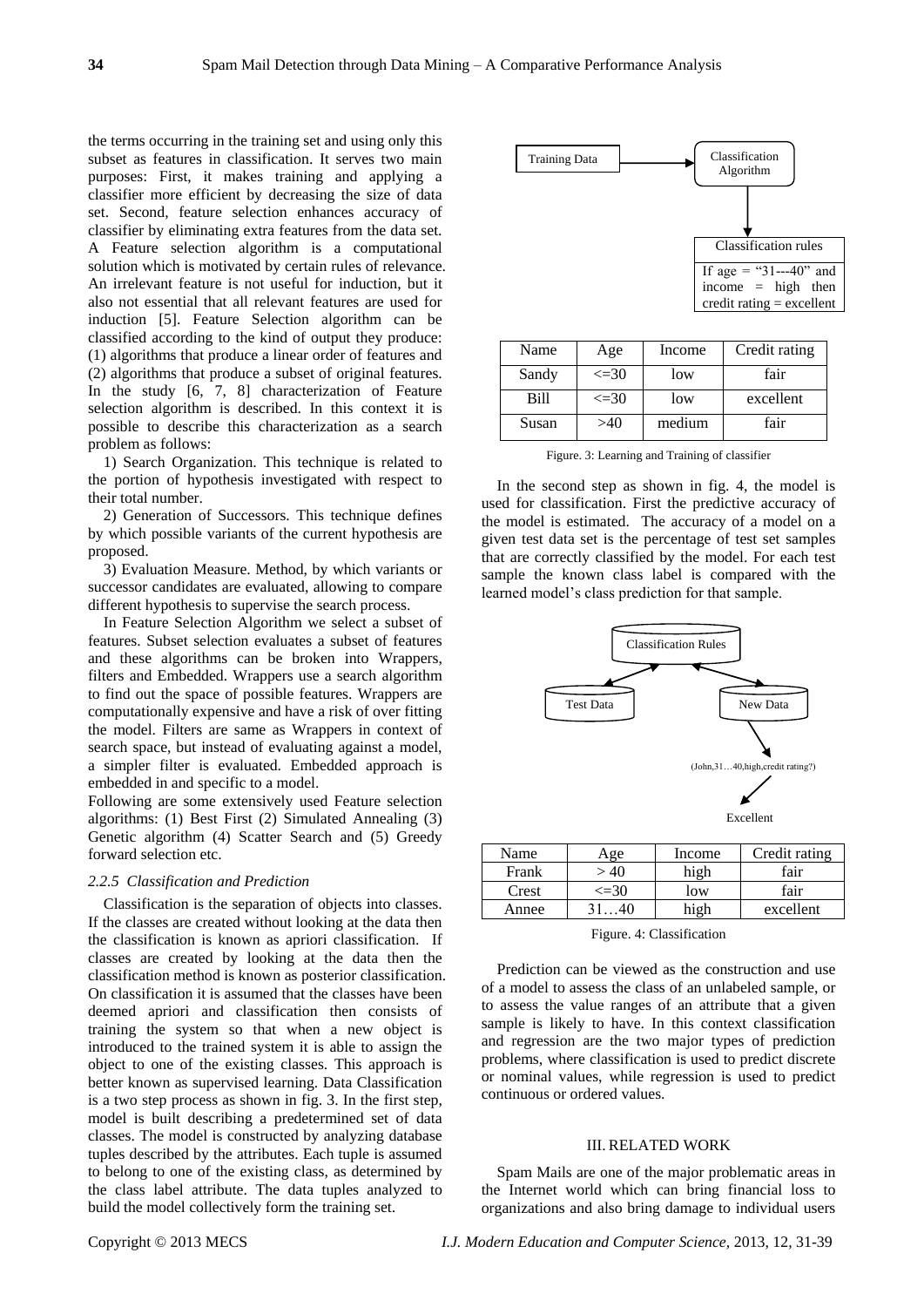as well. Email spam also known as junk mails which are sent to a group of recipients who have not requested it. Spam is a serious problem that threatens the existence of e-mail services. As it involves no cost so it is quiet cheap to send bulk e-mail to a group of users. It consumes a lot of time to delete or sort these spam emails and also introduces a risk of deleting normal mails by mistake. In the study [9] Rambow et al. applied machine learning techniques for email summarization. In this study, RIPPER classifier is used for the determination of sentences which should be included in a summary. Learning model use features such as Linguistic feature, email features, and threading structure. This approach requires positive examples in huge quantity and it is also found that summaries are not produced for varying length based on user interest.

There are so many existing techniques for detection of these spam emails. These approaches come mainly from the area of Artificial Intelligence, Data Mining, or Machine Learning. Machine learning techniques are more varied and used extensively for spam mail classification. Decision tree classify spam mails using previous data [10]. But it is costly to calculate and recalculate as spammers change technique. In the study [11] Bayesian networks found as the very popular technique for spam mail detection. But with this approach it is quiet difficult to scale up on many features to come out with the judgement.

In [12] fuzzy clustering approach is used. In this paper author evaluated the use of fuzzy clustering and text mining for spam filtering. Fuzzy clustering is scalable and easy to update approach. This study deals with the examination of use of fuzzy clustering algorithm to build a spam filter. Classifier has been tested on different data sets and after testing Fuzzy C-Means using Heterogeneous Value Difference Metric with variable percentages of spam and used a standard model of assessment for the problem of spam mail classification. This paper makes use of text mining and fuzzy clustering as an anti-spam technique. If each email that comes in is used as part of the data pool to make decisions about future emails, spam trends will be detected. It is found that there is not large cost of calculation and recalculation that would occur with decision tree, or with some rule-based filters.

We all were aware about the fact that Spam mails create a lot of problem in today's world. So various approaches are developed to stop spam mails. The main objective in spam filtering is to rule out the unwanted emails automatically from user inbox. These unwanted are root cause for the problems like filling mailboxes, engulfing important personal mail, wasting a lot of network bandwidth also causes congestion problem, time and energy loss to the users while sorting these unwanted mails [13]. In the study [14] two methods are described for classification. First is done with some rules that are defined manually, like rule based expert system. This technique of classification is applied when classes are static, and their components are easily separated in accordance with the features. Second is done with the

help of existing machine learning techniques. According to the study [15] clusters of spam emails are created with the help of criterion function. Criterion function is defined as the maximization of similarity between messages in clusters and this similarity is calculated using k-nearest neighbour algorithm.

Symbiotic Data Mining is a distributed data mining approach which unifies content based filtering with collaborative filtering is described in [16]. The main objective is to make use of local filters again in order to improve personalized filtering in context of privacy. In study [17] email classifiers based on the approach of feed forward back propagation neural network and Bayesian classifiers are evaluated. From this study it is found that feed forward back propagation neural network classifier provides very high accuracy as compared to other existing classifiers. In the paper [18] Bayesian approach is applied for the problem of classification and clustering using model based on the assumptions like: population, subject, latent variable, and sampling scheme.

According to [19] content filtering was one of the first types of anti spam filter. These types of filters make use of hard coded rules which has an associated score and is updated periodically. One main example of such type of filter is Spam Assassin [20] which works by scanning the text document of the e-mail against each rule and add score for all matching rules. According to the study [21] if total score of the e-mail exceeds some set threshold score then that message falls into spam mail category. In order to generate these score a single perceptron is used where the inputs to the perceptron indicate whether a rule was matched and the weight for the corresponding input indicates the score for each rule.

In the paper [22] spam is detected using artificial neural network. In this paper author designed the artificial neural network spam detector using the perceptron learning rule. Perceptron employs a stochastic gradient method for training, where the true gradient is evaluated on a single training example and the weights are adjusted accordingly until a stopping criterion is met. At each iteration an error weight adjustment value are computed by comparing the actual output value with the expected output value. Testing phase was done by subjecting the Artificial Neural Network to messages that were not used in training without adjusting the weights.

# IV. PROPOSED WORK

In this study we detect spam mails using various classifiers. The whole experiment comprised of two parts. First we will apply various classifiers for spam mail classification and check the results in terms of accuracy for each classifier. Here we use the entire data set and apply algorithm one by one without selecting any feature. In the second part we detect spam mails by not using the entire data set instead we apply feature selection algorithm first, the algorithm which we use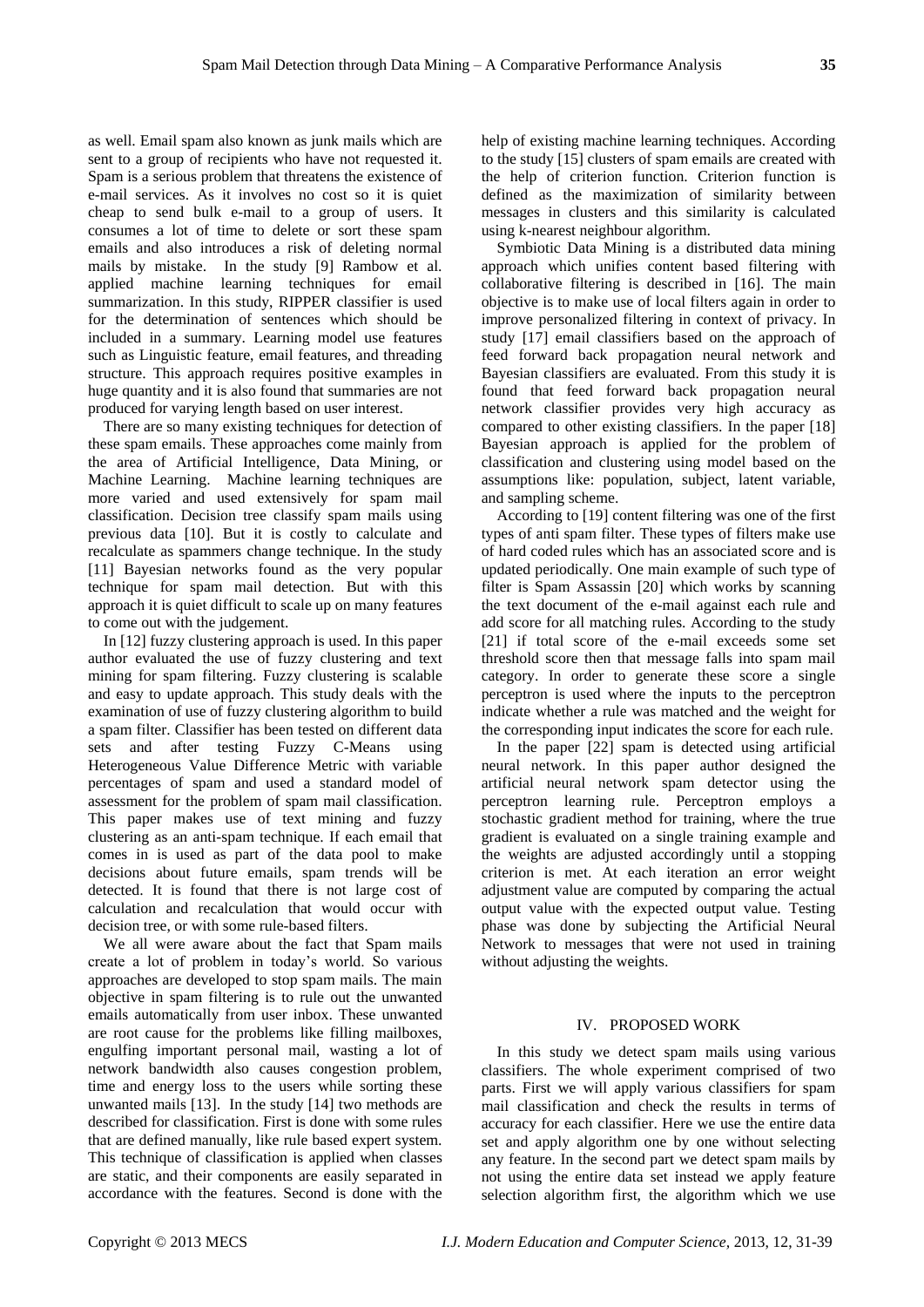here is Best-First Feature Selection algorithm then on the reduced data set with selected features we will apply all the classifiers one by one and check the results. It is found that classifier's accuracy improved when we embed feature selection algorithm in the process. These are some of the classifiers that we use in this study: (1) Naïve Bayes (2) Bayesian Net (3) Support Vector Machine (SVM) (4) Function Tree (FT) (5) J48 (6) Random Forest (7) Random Tree and (8) Simple Cart. We find out accuracy, Kappa statistics (KS), Mean Absolute Error (MAE), Root Mean Squared Error (RMSE), Relative Absolute Error (RAE), and Root Relative Squared Error (RRSE) for all the classifiers and compare the results based on all these statistics. Same characteristics are also compared for all classifiers when we use feature selection in the process.

The dataset which we use is from UCI Machine Learning Repository [23] which consists of 58 attributes where 57 continuous attribute and 1 nominal class label attribute and total number of instances is 4601. Table I presents the entire dataset with attribute description.

| Attribute Number                  | Attribute Type             | <b>Attribute Description</b>                                                                                |
|-----------------------------------|----------------------------|-------------------------------------------------------------------------------------------------------------|
| A <sub>1</sub> to A <sub>48</sub> | char_freq_CHAR             | Percentage of characters in the e-mail that match<br>CHAR.                                                  |
| A49 to $A54$                      | capital_run_length_average | Average length of uninterrupted sequences of<br>capital letters.                                            |
| A <sub>55</sub>                   | capital run length longest | Length of longest uninterrupted sequence of<br>capital letters.                                             |
| A56                               | capital run length longest | Length of longest uninterrupted sequence of<br>capital letters.                                             |
| A57                               | capital_run_length_total   | Total number of capital letters in the e-mail.                                                              |
| A58                               | Class Attribute            | Denotes whether e-mail was considered as spam<br>with class label (1) and not spam with class label<br>(0). |

TABLE 1: Dataset attribute Description

The overall design of the proposed system is depicted in Fig.5 for classification of e-mail as spam without taken into consideration the feature selection approach and Fig.6 for classification of e-mail as spam with taken into consideration the Feature Selection Approach.

Below shown (Fig. 5 and Fig.6) is the overall architecture of proposed system. In this architecture first we train the spam data set which comprised of 58 attributes with total 4601 instances. Then we apply Preprocessing, as we all know that real world data contains missing values or noisy values so in order to produce good results from the data set we need to mine data. As quality decision depends on good quality data, pre-processing is crucial step before applying any classifier to the data set. Pre-Processing involves the

tasks like data cleaning, data integration, data transformation, or data reduction. Before applying any data mining techniques to the data set we first normalize the entire data set in order to yield good results. Up to this step both the proposed system works similarly then after as per architecture I shown in fig.5 we apply classifiers one by one to the entire data set and evaluate the performance of classifier. Then test the data using the classifiers and classify mails as spam and non spam. As per proposed architecture II shown in Fig. 6 after the pre-processing step we first apply Feature selection algorithm, the algorithm which we deploy here is Best-First Feature Selection algorithm. Table II reflects the view of selected features after applying the algorithm to the data set.

| Attribute number         | Attribute type             | <b>Attribute Description</b>                                          |  |
|--------------------------|----------------------------|-----------------------------------------------------------------------|--|
| 4, 5, 7, 16, 21, 23, 24, | char freq CHAR             | Percentage of characters in the e-mail                                |  |
| 25, 27, 42, 44, 46       |                            | that match CHAR                                                       |  |
| 52.53                    | Capital run length average | Average length of uninterrupted<br>sequences of capital letters.      |  |
| 55                       | capital run length longest | uninterrupted<br>of longest<br>Length<br>sequence of capital letters. |  |

TABLE 2: Selected Attributes after Feature Selection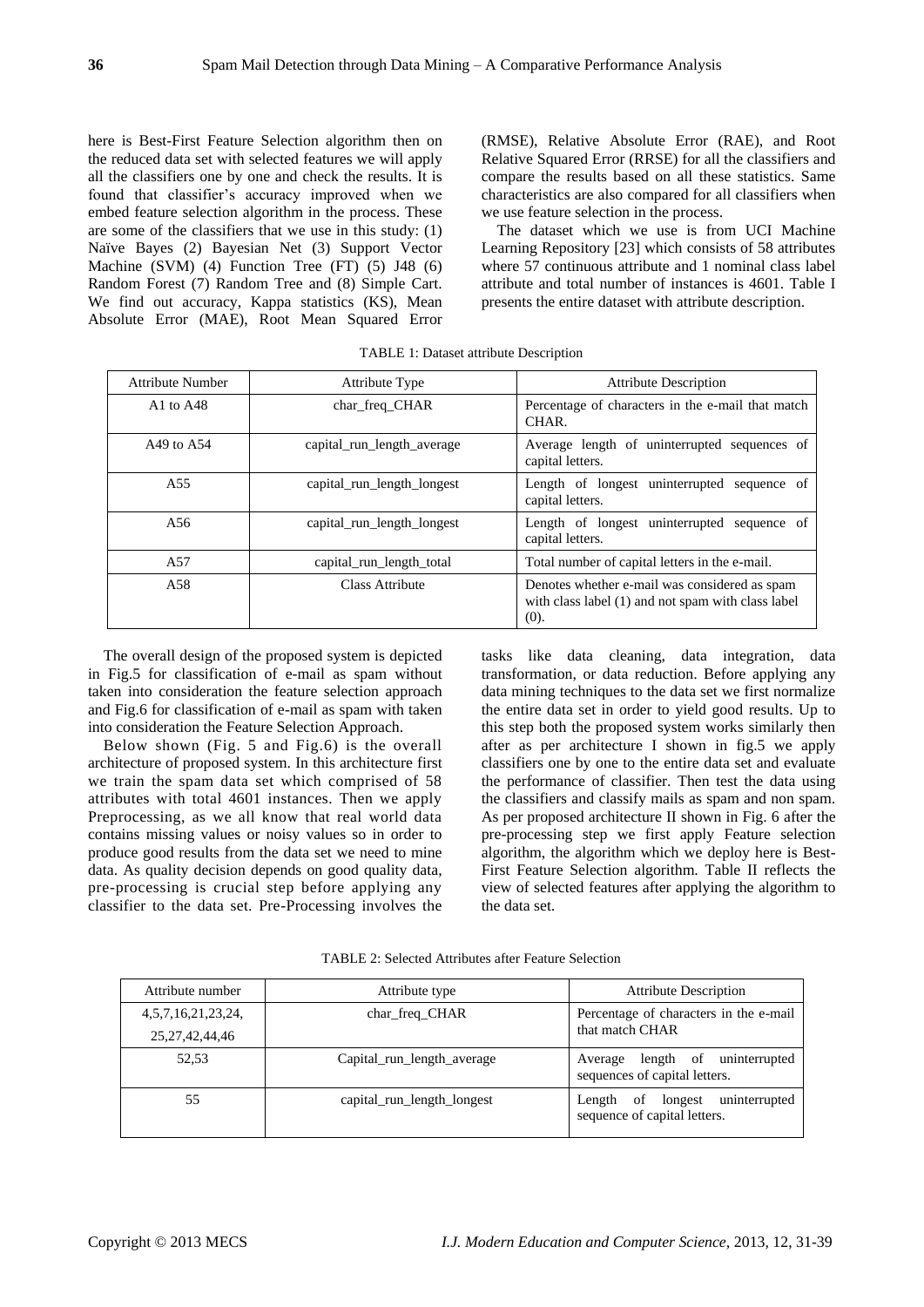Total 15 attributes are selected out of 58 attributes. Attribute number 4, 5, 7, 16, 21, 23, 24, 25, 27, 42, 44, 46, 52, 53 and 55are the selected attributes. Classification algorithms are applied one by one on all these selected 15 attributes and results which we are getting are more promising than without applying feature selection approach in the entire process of detection of spam mails. Feature Selection has been an active and fruitful field of research in machine learning, statistics and data mining. The main aim of this approach is to select a subset of data sets by eliminating features or attributes which is of no use, or eliminating the redundant data from the data set. Feature Selection improves efficiency, and also accuracy of the classifier improved after applying feature selection algorithm. Feature Selection in supervised learning has main objective of finding a feature subset that enhances the classifier accuracy.



Figure. 5: Overall architecture of proposed system



Figure. 6: architectural view of proposed system with feature selection

# V. EXPERIMENT AND ANALYSIS

## *A. Experiment I*

In order to validate the proposed scheme for spam mail detection, we conduct several experiments. The main objective is to find out the best classifier whose accuracy is better than the rest of the classifiers. The dataset which we use is Spambase dataset consisting of 57 attributes with one target attribute in discrete format. Following classification are applied one by one on the dataset: (1) Na  $\ddot{v}$ e Bayes (2) Bayesian Net (3) Support Vector Machine (SVM) (4) Function Tree (FT) (5) J48 (6) Random Forest (7) Random Tree and (8) Simple Cart. And it is found form this study that out of all classifiers investigated on the given data set Random forest achieves highest accuracy that is 94.82%. Table III presented the result of entire classifiers in terms of accuracy, Kappa statistics (KS), Mean Absolute Error (MAE), Root Mean Squared Error (RMSE), Relative Absolute Error (RAE), and Root Relative Squared Error (RRSE). We computed all these listed statistics and prepare this comparative table from the result. After analyzing the data presented in table III , Random Forest is found to be the best classifier for spam mail classification with accuracy= 94.82%, then second highest accuracy is achieved by FT whose accuracy is 93.34% and so on. So from this study it is found that tree like classifier performs well in case of classification of spam mails.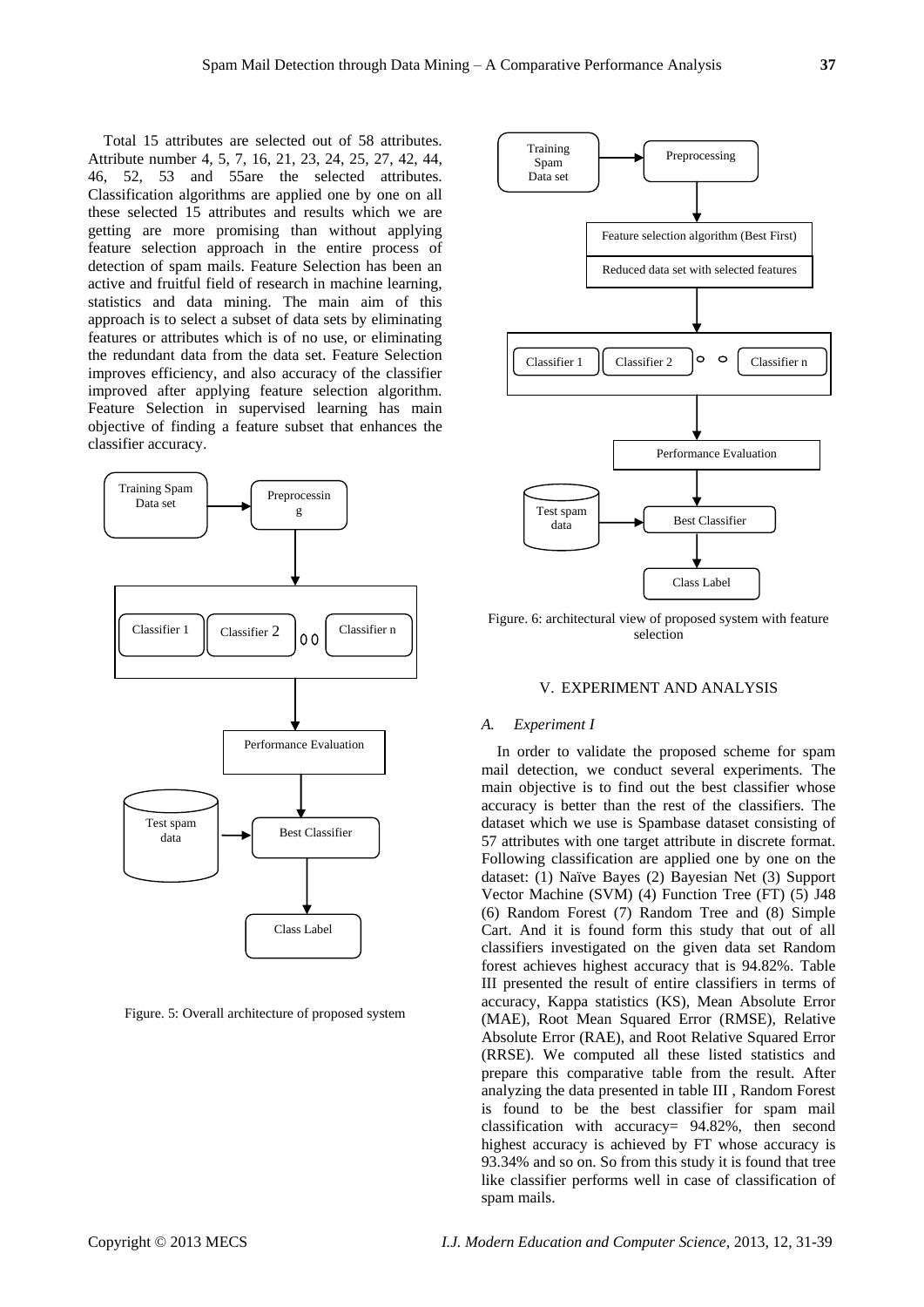| Algorithm     | Accuracy $(\% )$ | KS     | <b>MAE</b> | <b>RMSE</b> | <b>RAE</b> | <b>RRSE</b> |
|---------------|------------------|--------|------------|-------------|------------|-------------|
| Na we Bayes   | 79.2871          | 0.5965 | 0.2066     | 0.4527      | 43.2668    | 92.64       |
| Bayes Net     | 89.8066          | 0.7838 | 0.1026     | 0.2995      | 21.4795    | 61.08       |
| <b>SVM</b>    | 90.4151          | 0.7954 | 0.0958     | 0.3096      | 20.0706    | 63.35       |
| FT            | 93.34            | 0.861  | 0.0742     | 0.2468      | 15.5274    | 50.49       |
| J48           | 92.97            | 0.8528 | 0.0892     | 0.2562      | 18.6861    | 52.43       |
| Random Forest | 94.82            | 0.8908 | 0.0961     | 0.2064      | 20.1225    | 42.23       |
| Random Tree   | 90.93            | 0.8108 | 0.0903     | 0.3001      | 18.9101    | 61.40       |
| Simple Cart   | 92.43            | 0.8410 | 0.1055     | 0.2606      | 22.0913    | 53.33       |

TABLE 3: Result Set (without selecting the features)

# *B. Experiment II*

In this experiment we first applied Best-First Feature selection algorithm for selecting a subset of features from the given data set. Initially total 58 attributes was present in the given Spambase data set, but after applying Best-First algorithm on the given data total 15 attributes are selected. Then we apply Classifiers on this reduced data set for the detection of spam mail. Table IV gives the summary of the result. Best first filtering approach produce above 95% accurate results for four classifiers (FT, J48, Random Forest, Random Tree) and above 90% accurate results for two classifiers (Simple Cart, Bayes Net). And highest accuracy is achieved by Random Tree which is equal to 99.7175% and second highest is achieved by Random Forest which is equal to 99.54%.However it is quiet difficult to achieve 100% accuracy but these two classifiers (Random Tree and Random Forest) are very nearby to that.

TABLE 4: Result Set after filtering with Best-First

| Algorithm     | Accuracy $(\% )$ | KS     | <b>MAE</b> | <b>RMSE</b> | <b>RAE</b> | <b>RRSE</b> |
|---------------|------------------|--------|------------|-------------|------------|-------------|
| Na ive Bayes  | 78.9394          | 0.5935 | 0.2010     | 0.4235      | 42.0966    | 86.6669     |
| Bayes Net     | 92.719           | 0.8456 | 0.0825     | 0.2444      | 17.2669    | 50.0103     |
| <b>SVM</b>    | 86.54            | 0.7091 | 0.1345     | 0.3668      | 28.1717    | 75.0630     |
| FT            | 95.54            | 0.9064 | 0.0550     | 0.1987      | 11.5181    | 40.6682     |
| J48           | 95.65            | 0.9083 | 0.0772     | 0.1965      | 16.1653    | 40.20       |
| Random Forest | 99.54            | 0.9904 | 0.0252     | 0.0827      | 5.271      | 16.9271     |
| Random Tree   | 99.7175          | 0.9941 | 0.0040     | 0.045       | 0.8478     | 9.2079      |
| Simple Cart   | 93.9361          | 0.8721 | 0.1070     | 0.2313      | 22.4038    | 47.33       |

# VI.CONCLUSION

In Spam mail classification is major area of concern these days as it helps in the detection of unwanted emails and threats. So now a day's most of the researchers are working in this area in order to find out the best classifier for detecting the spam mails. So a filter is required with high accuracy to filter the unwanted mails or spam mails. In this paper we focussed on finding the best classifier for spam mail classification using Data Mining techniques. So we applied various classification algorithms on the given input data set and check the results. From this study we analyze that classifiers works well when we embed feature selection approach in the classification process that is the accuracy improved drastically when classifiers are applied on the reduced data set instead of the entire data set. The results gained were promising Accuracy of the classifier Random Tree is 99.715% with best-first feature selection algorithm and accuracy is 90.93% only when we don't apply this subset selection algorithm. So,

here in this study we achieve highest accuracy  $=$ 99.715%. As we all know that it is very difficult to achieve 100% accuracy but Random Tree and Random Forest (accuracy>99%) is very nearby to that. Therefore it is find that tree like classifiers works well in spam mail detection and accuracy improved incredibly when we first apply feature selection algorithm into the entire process.

# **REFERENCES**

- [1] Nie N, Simpser A, Stepanikova I, and Zheng L.Ten years after the birth of Internet, how do Americans use the internet in their daily lives[R]. Technical report, Stanford University, 2004.
- [2] Almeida T, Yamakami A, Almeida J. Evaluation of approaches for dimensionality reduction applied with Na veBayes anti-spam filters [C]. In the Proceedings of the  $8<sup>th</sup>$  IEEE International